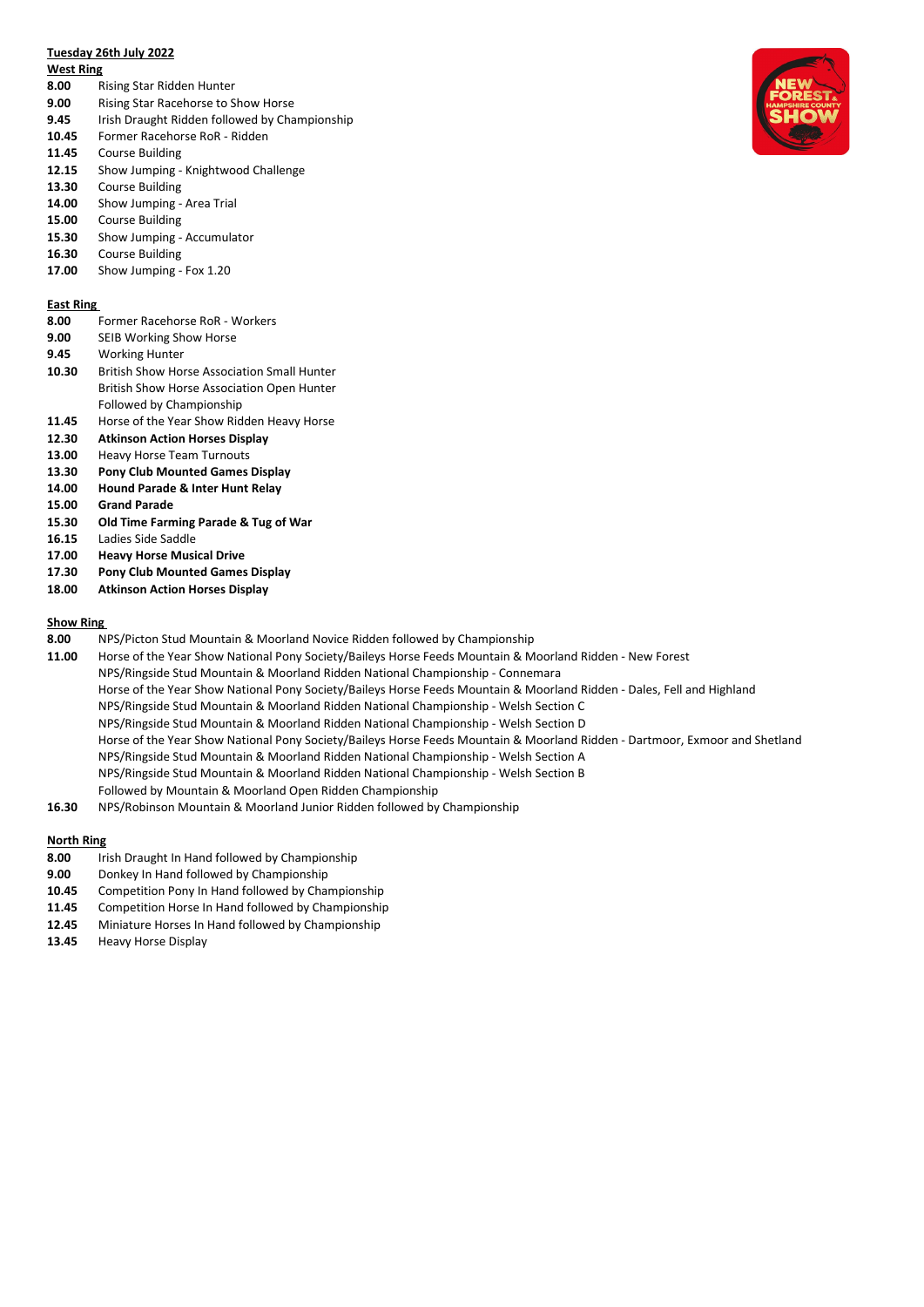| Wednesday 27th July 2022 |                                                                                                                                         |
|--------------------------|-----------------------------------------------------------------------------------------------------------------------------------------|
| <b>West Ring</b>         |                                                                                                                                         |
| Ring A                   |                                                                                                                                         |
| 8.00                     | New Forest Youngstock In Hand                                                                                                           |
| <b>Ring B</b>            |                                                                                                                                         |
| 8.00                     | New Forest Gelding In Hand                                                                                                              |
| <b>Ring C</b>            |                                                                                                                                         |
| 8.00                     | New Forest Mare and Stallions In Hand                                                                                                   |
|                          | On completion of the above sections the following Championships will take place                                                         |
|                          | New Forest Youngstock In Hand Championship                                                                                              |
|                          | New Forest Gelding In Hand Championship                                                                                                 |
|                          | New Forest Bred In Hand Championship                                                                                                    |
|                          | New Forest In Hand Championship                                                                                                         |
| 11.45                    | Osborne Refrigerators Double Harness Scurry Small                                                                                       |
| 12.15                    | <b>Course Building</b>                                                                                                                  |
| 13.00                    | Show Jumping - International Stairway                                                                                                   |
| 14.15                    | <b>Course Building</b>                                                                                                                  |
| 14.45                    | Osborne Refrigerators Double Harness Scurry Large                                                                                       |
| 15.15                    | <b>Course Building</b>                                                                                                                  |
| 15.45                    | Show Jumping - Speed Class 1.25 - 1.30                                                                                                  |
| 17.00                    | <b>Course Building</b>                                                                                                                  |
| 17.30                    | Osborne Refrigerators Double Harness Scurry Championship                                                                                |
|                          |                                                                                                                                         |
| <b>East Ring</b>         |                                                                                                                                         |
| <b>Ring A</b>            |                                                                                                                                         |
| 8.00                     | Connemara, Dale, Fell and Highland In Hand followed by Championship                                                                     |
| <b>Ring B</b>            |                                                                                                                                         |
| 8.00                     | Welsh Sections C & D In Hand followed by Championship                                                                                   |
| <b>Whole Ring</b>        |                                                                                                                                         |
| 10.00<br>11.00           | <b>Heavy Horse Pairs Turnout</b>                                                                                                        |
| 12.15                    | Horse of the Year Show Private Driving followed by Championship<br>NPS/Cuddington Stud Mountain & Moorland In Hand Supreme Championship |
| 12.45                    | <b>Atkinson Action Horses Display</b>                                                                                                   |
| 13.15                    | <b>Hound Parade &amp; Inter Hunt Relay</b>                                                                                              |
| 14.15                    | Light Trade Two Wheeled Vehicles and Four Wheeled Vehicles followed by Championship                                                     |
| 15.00                    | Old Time Farming Parade & Tug of War                                                                                                    |
| 15.45                    | <b>Grand Parade</b>                                                                                                                     |
| 16.15                    | <b>Heavy Horse Musical Drive</b>                                                                                                        |
| 16.45                    | <b>Pony Club Mounted Games Display</b>                                                                                                  |
| 17.15                    | Ladies Heavy Horse Cart Class                                                                                                           |
| 17.45                    | <b>Atkinson Action Horses Display</b>                                                                                                   |
|                          |                                                                                                                                         |
| <b>Show Ring</b>         |                                                                                                                                         |
| 8.00                     | NPS/NAF Mountain & Moorland Novice Working Hunter Pony followed by Championship                                                         |
|                          | NPS/Topspec Mountain & Moorland Open Working Hunter Pony followed by Championship                                                       |
| 13.30                    | <b>Course Clearing</b>                                                                                                                  |
| 14.00                    | Rare Breeds Ridden                                                                                                                      |
| 15.00                    | New Forest Novice Ridden (Small and Large)                                                                                              |
|                          | New Forest Open Ridden (Small, Large and Stallion)                                                                                      |
|                          | Followed by Championship                                                                                                                |
|                          |                                                                                                                                         |
| <b>North Ring</b>        | Shetland In Hand followed by Championship                                                                                               |
| 8.00                     | Exmoor and Dartmoor In Hand followed by Championship                                                                                    |
|                          |                                                                                                                                         |
| 11.30                    | Welsh Section A & B In Hand followed by Championship<br>Rare Breeds In Hand followed by Championship                                    |
| 12.30                    | Heavy Horse Display                                                                                                                     |
|                          |                                                                                                                                         |